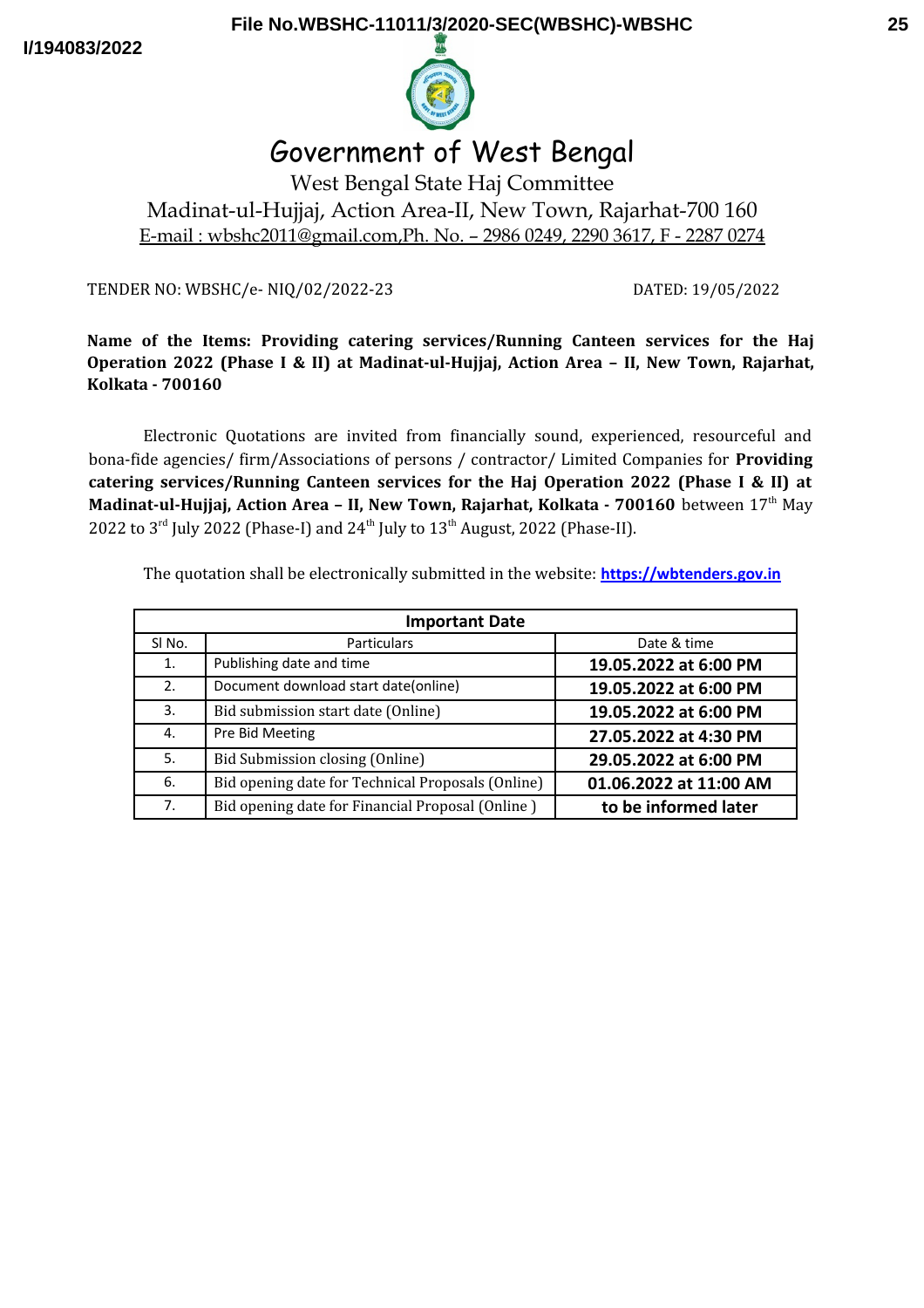**1) SCOPE:**

**Providing catering services/Running Canteen services for the Haj Operation 2022 (Phase I & II) at Madinat-ul-Hujjaj, Action Area – II, New Town, Rajarhat, Kolkata - 700160** between 17<sup>th</sup> May 2022 to 3<sup>rd</sup> July 2022 (Phase-I) and 24<sup>th</sup> July to 13<sup>th</sup> August, 2022 (Phase-II).

# **2) Eligible Criteria for Bidders**

- a. Valid Trade license.
- b. PAN Card.
- c. GST Registration certificate.
- d. FSSAI Certificate.
- e. Income tax return for last three years.
- f. Audit Report for last three years.
- g. Annual turnover minimum 50 Lac.
- h. Firm/Company registration certificate.
- i. Minimum two year experience of rendering similar supply in a single order to offices under the establishment of this Government or Government of India/ Undertaking of this Government or Government of India or any Private Organization of repute for at least two years.
- **3) Earnest Money:-**The bidder shall be required to deposit Earnest Money of Rs. 100,000.00 (Rupees One Lac only) in Online Mode only (as per Finance Memo No: 3975 F (Y) dated 28th July 2016). By selecting ICICI Bank Mode bidder have to pay the EMD amount through net banking and in case of ICICI NEFT/RTGS a challan will generate online in that case bidder have to pay the EMD at their concerned bank branch through NEFT of RTGS mode.

# **4) Terms & Conditions to be followed for the Technical Bid.**

- **a) Performance Guarantee: 8**% of total work order value to be deposited in favour of Executive Officer, West Bengal State Haj Committee payable at Kolkata which is refundable after satisfactory completion of contract. The security deposit will bear no interest.
- **b)** Multiple quotations by a single agency will not be entertained.
- **c)** The items shall have to be provided in good condition.
- **d)** Quality and other related things shall not be compromised.
- **e)** Hard copy to be submitted in the Office of Executive Officer, West Bengal State Haj Committee, Madinat-ul-Hujjaj, Action Area – II, New Town, Rajarhat, Kolkata – 700160
- **f) BOQ:** The Financial Proposal should contain Bill of Quantities (BOQ) in one cover (folder). The service providers and or their authorized representatives is to quote the rate online through computer in the space marked for quoting rate in the BOQ after downloading the prescribed format from the web site.
- **g) Opening of Bid Proposal:** A Tender Evaluation Committee comprises of selected officers will open the bids of the Tender.
- **h)** Intending bidder may remain present if they so desire during opening of technical and financial bid.
- **i)** Cover (folder) for Statutory Documents will be opened first and if found in order, cover (folder) for Non-Statutory Documents will be opened. If there is any deficiency in the Statutory/Non-statutory Documents the tender will summarily be rejected.
- **j)** Decrypted (transformed into readable formats) documents of the Non-Statutory cover will be downloaded and handed over to the Tender Evaluation Committee.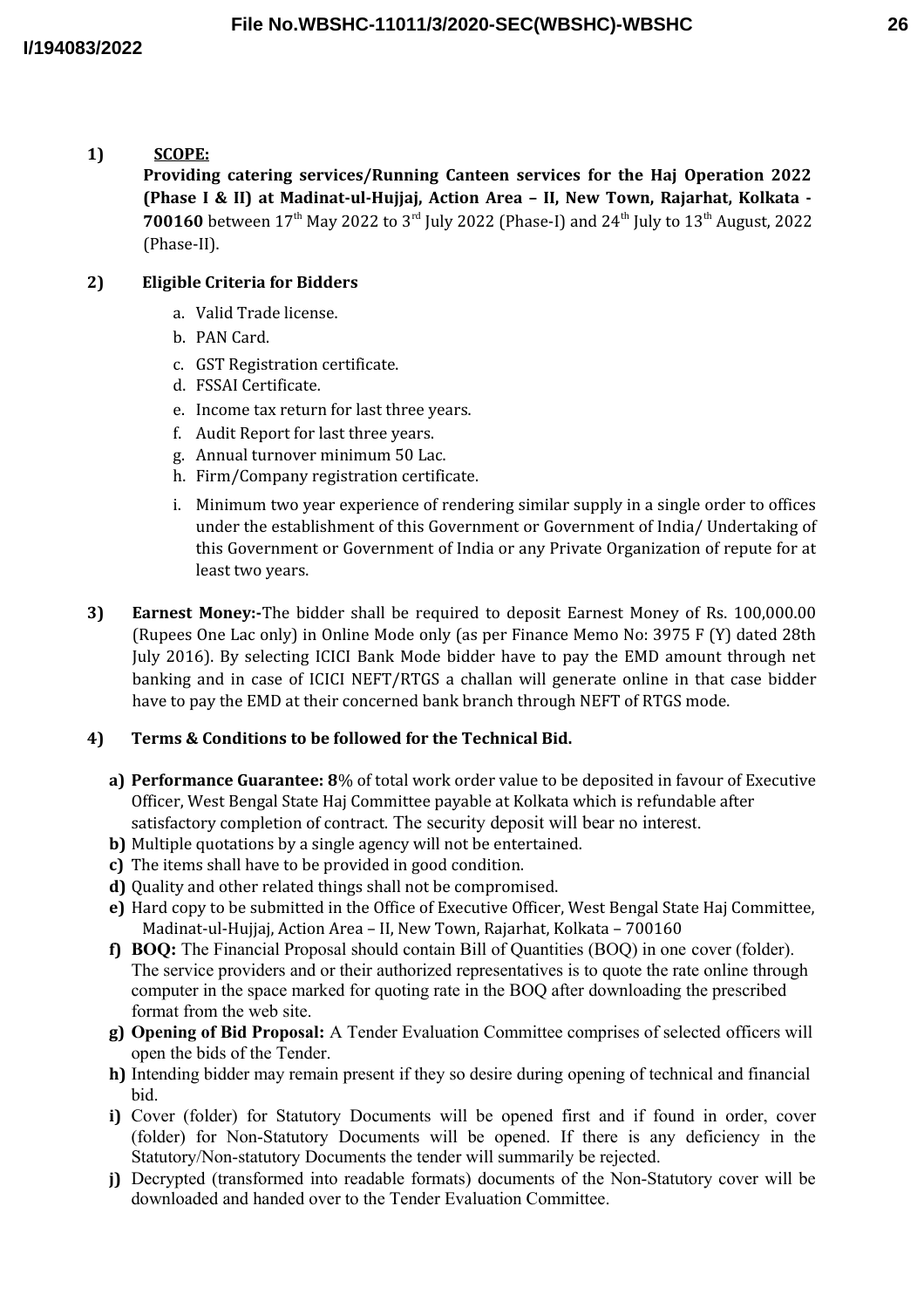- **27**
- **k)** Pursuant to scrutiny and decision of the Tender Evaluation Committee the Summary List of eligible bidder and the serial number of items for which their proposal will be considered  $\&$ uploaded in the web portal.
- **l)** During evaluation the committee may summon the bidder and seek clarification / information or additional documents or original hard copy of any of the documents already submitted and if these are not produced within the stipulated time frame, their proposals will be liable for rejection.
- **m) Rejection of Bid:** The E-tender Committee formed by the Executive Officer, West Bengal State Haj Committee reserves the right to reject any / or all the tendered rates without assigning any reason and/ or not to place any orders even after selection and is not liable for any cost that might have been incurred by any bidder at the stage of bidding and also reserves the right to divide the contract amongst any number of bidder, if required so. The said committee does not bind himself to accept the lowest rate.
- **n)** If the contactor fails to provide any or all of the food menu or to perform the Services within the period(s) specified in the Contract, the WBSHC shall, without prejudice to its other remedies under the Contract; WBSHC shall impose a penalty as per Tender Terms & Conditions including forfeiture of EMD, Security Deposit and Deposit of Cheque etc.
- **o)** The agreement shall be valid initially for a period from 17.05.2022 to 03.07.2022 and from 24.07.2022 to 13.08.2022 and thereafter it may be extended for a further period as may be necessary on mutual agreement. The contractor should have/arrange a valid food/catering or any necessary license or permission required for running a canteen.
- **p)** The price list as mentioned in BOQ will be made an attachment to this agreement and will be valid for the above mention period.
- **q)** The contractor will be responsible for providing all food items mentioned in LIST OF **ITEMS**
- **r)** The building for canteen will be provided by the WBSHC. The contractor will be responsible for proper handling and safe custody. Repair and maintenance of the equipment's will be carried out by the contractor and he will not claim any reimbursement of expenses on this account.
- **s)** In case of any food poisoning/contamination the contractor will be held fully responsible and he will bear all the expenses caused due to food poisoning/Contamination.
- **t)** The Contractor will employ adequate number of staff in order to maintain efficiency.
- **u)** All persons engaged by the contractor shall be the contractor's own employees and they will claim no privileges from WBSHC . The contractor will be directly responsible for the administration of his employees as regards general discipline and courteous behaviour.
- **v)** The Contractor will be responsible for cleanliness of crockery, cooking utensils, furniture, fixtures and fittings, etc. in the kitchen as well as the canteen hall. The organization will not provide any cleaning materials/dusters, etc. for the same.
- **w)** Very high standards of hygiene and cleanliness shall be observed in the running of the kitchen, the canteen hall and connected services by the contractor and workers engaged by contractor including those responsible for collection of used utensils and periodic disposal of waste and refuse.
- **x)**The Canteen shall be opened for catering during Haj Operation (Phase-I & II).
- **y)**The contractor will not take out of the Madinat-ul Hujjaj Premises any articles or stores without a Gate-Pass to be issued by the Cell in-charge, WBSHC**.** In the event of failure, to supply the approved items without notice by the contractor, the same will be arranged by the Organization at the Contractor's risk and cost.
- **z)**The Contractor shall at his own cost, effect, as required as per the Act, necessary insurance in respect of the staff and other personnel or persons to be employed or engaged by the Contractor in connection with the rendering of the aforesaid services to Haj Pilgrims/Companion / other and shall comply with the provisions of (Regulation and Abiolition) Act, Employees Staff Insurance Act, Workmen's Compensation Act, Payment of was Act, The Employees Provident Fund and Family Pension Fund Act 1952, the other rules regulations and / or statues that may be applicable to them now or that may be introduced.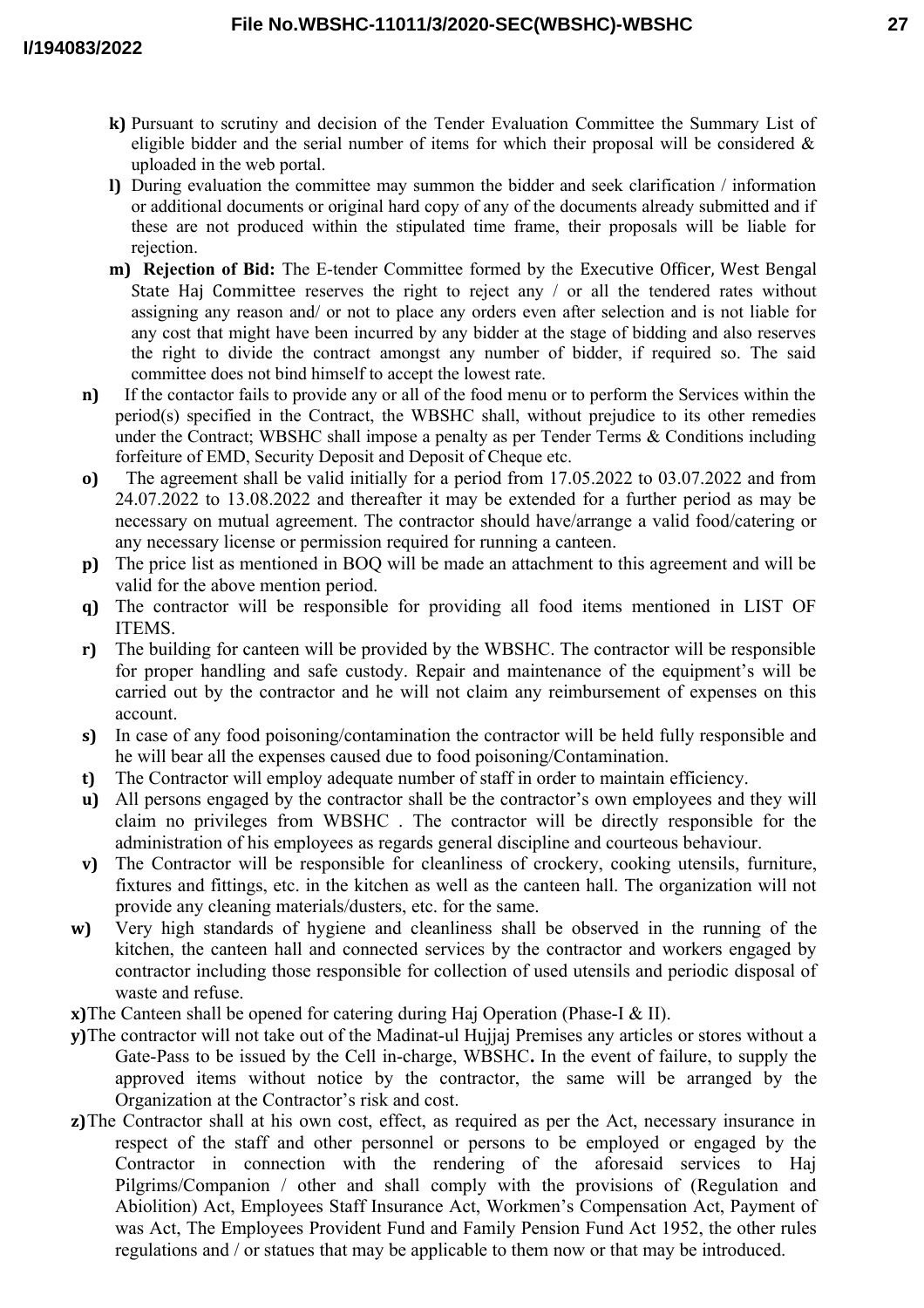- **aa)** The contractor will have to furnish the statement showing the names and was of all the employees engaged for Canteen. Any addition/deletion must be communicated to WBSHC.WBSHC will issue ID Cards to the contractor's worker in consultation with Contractor.
- **bb)** A Food Cell will be nominated by WBSHC to inspect and oversee functioning of Canteen with a view to ensure hygiene and sufficient service in the canteen. In case there are repeated failures or lacuna noticed by the committee due to failure of contractor, the Secretary and / or Chairman of the Canteen Committee can impose a fine up to Rs. 20000/-at one time to be recoverable from bills due to the contractor.
- **cc)** Contractor will ensure that hazardous or inflammable or any intoxicating material is not stored in the canteen premises.
- **dd) The contractor shall be responsible for all damages or losses to** WBSHC, property by the contractor himself or his staff and shall be liable to make good any such loss or damage excepting those due to reasonable use or wear and tear or such as caused by an act of God.
- **ee)** WBSHC will not be in any way responsible for any loss or damages accruing to any goods, stores or articles that may be kept by the contractor in the canteen premises including kitchen and other rooms.
- **ff)** In case of any dispute the decision of EO, WBSHC will be final and binding on the Contractor.
- **gg)** The Contractor has a bare permission only to run a canteen in the WBSHC, premises during the contract period and nothing contained in this document shall be construed as demise in law of the said WBSHC premises or any part thereof and shall not give any legal title or interest to the Contractor.
- **hh)** The Canteen Contractor will bring all crockery/utensils for the purpose of making serving including Gas Burners.
- **ii)** Working experience in catering or running of canteen in various offices at least of 2 years or more.
- **jj)** List of Offices or Organization where the canteen had been run or presently running.
- **kk)** TDS will deduct as per financial norms.

#### **Staff to be deployed by contractor at WBSHC:**

- **The contractor shall deploy a cook in the kitchen, the cook being employed, should have a minimum experience of two year in a reputed institution or having a certificate in such field.**
- $\triangleright$  The contractor shall employ adult labour only. Employment of child labour shall render the contractor liable to termination of the contract .The contractor shall engage only such workers, whose antecedents have been thoroughly verified, including character and police verification and other formalities.
- $\triangleright$  The staff deployed by the contractor must wear proper Photo ID Cards during their duty hours, duly issued with approval of competent authority of WBSHC. They should wear clean uniforms including face masks/ scalp hair masks during their duty hours. The colour and design of such uniform shall be approved by competent authority of WBSHC. Any staff found without uniform or ID card during duty hours shall be deemed to be absent from duty and the said occasion shall be treated as a lapse in the services being provided by the contractor, liable for deduction of liquidated damages and other remedies available to the WBSHC under the contract. The contractor should provide at least two pairs of approved uniforms to its staff deployed at the WBSHC. The cost of uniforms and ID cards to workers shall be borne by the contractor.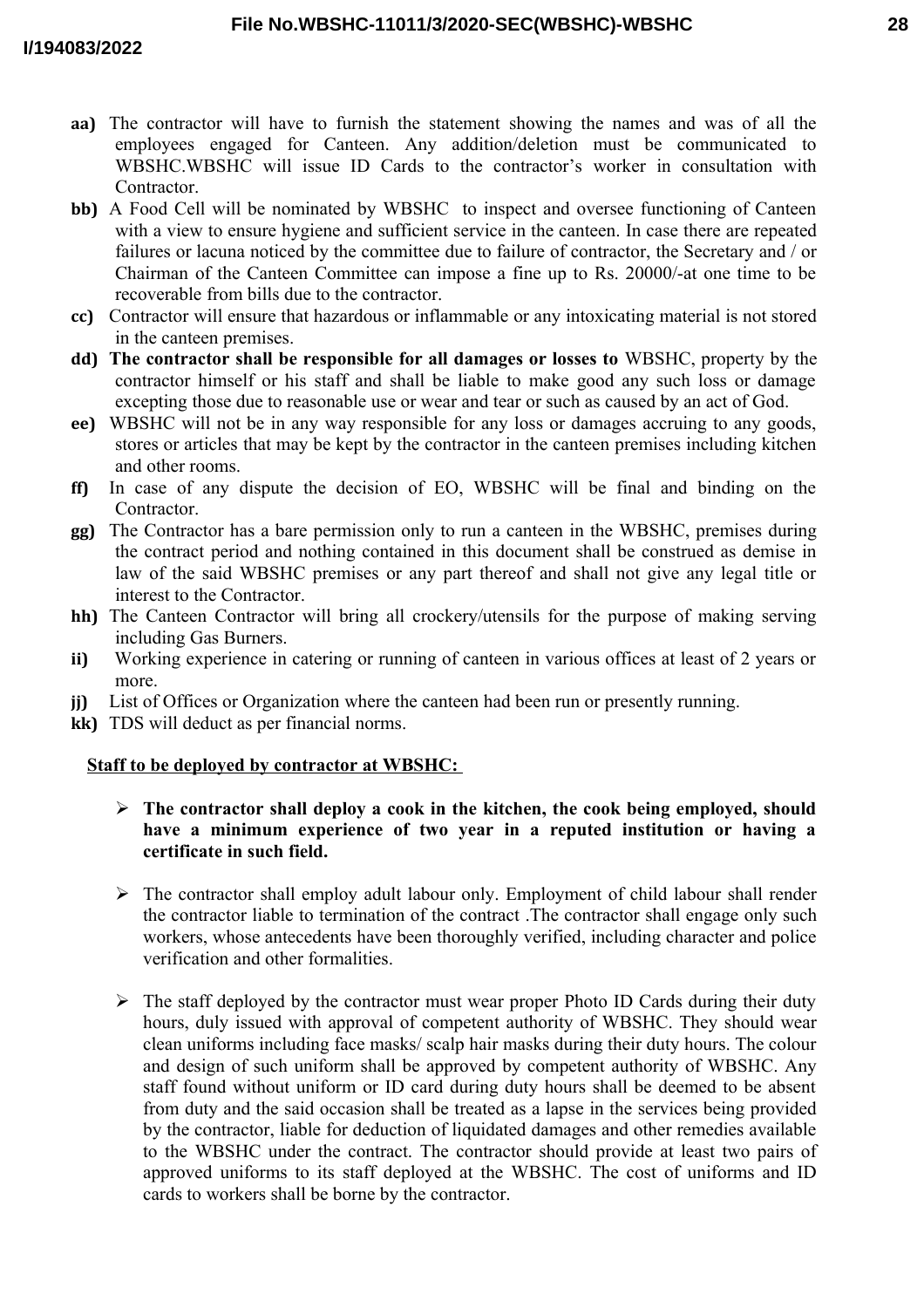- $\triangleright$  The contractor at all times should indemnify the WBSHC against all claims, damages or compensation under the provisions of Payment of Wages Act, 1936; Minimum Wages Act, 1948; Employer's Liability Act, 1938; The Workmen Compensation Act, 1923; Industrial Disputes Act, 1947; The Equal Remuneration Act, 1976; Maternity Benefit Act, 1961 or any other law relating thereof and rules made hereunder from time to time. The WBSHC shall not own any responsibility in this regard.
- $\triangleright$  The contractor shall pay to the staff deployed at least the minimum wages as fixed by the State Government for unskilled workers, EPF, ESI, EDLI contributions, any other dues, entitlements etc. as per the relevant statutes in vogue and revised from time to time. The contractor shall submit documentary evidence of such payment to EO, WBSHC with the contractor's monthly bill.
- $\triangleright$  The staff deployed through contractor at the Canteen shall not claim any benefit, compensation, absorption or regularization of their services in the establishment of the WBSHC either under the provisions of Industrial Disputes Act, 1947 or Contract Labour (Regulation and Abolition) Act, 1970 or any other law in vogue and as revised from time to time. The contractor shall obtain an undertaking from the deployed persons to the effect that the deployed persons are the employees of the contractor. **The contractor shall submit the said undertaking to the EO, WBSHC.** In the event of any litigation on the status of the deployed staff, the WBSHC shall not be a necessary party. However, in any event, either by the deployed persons or on order of a Court of Law, if the WBSHC is made necessary parties in dispute to adjudicate the matter, the contractor shall reimburse the expenditure borne by the WBSHC for such.

#### **The contractor shall be fully responsible for the conduct of his staff.**

a) The staff shall not divulge or disclose any details of operational process, technical know-how, confidential information, security arrangement, administrative matters, to third person(s).

b) The staff deployed should be disciplined, entailed on enforcing prohibition of alcoholic drinks, paan/ beetle leaf, smoking, loitering without work, gambling etc. any illegal, disruptive, immoral act in the WBSHC.

c) The staff should be sensitive in dealing with Haj Pilgrims along with companion and also the public at large visiting the WBSHC.

d) The contractor and his staff shall take proper and reasonable care and precautions to prevent loss, destruction, waste or misuse in any area within its scope of responsibilities in the WBSHC, and shall not knowingly lend to any person or identity any of the effects, assets or resources of the WBSHC, under its control.

e) Any loss/ damage etc. to the property, persons (including to Haj Pilgrims) of the WBSHC due to negligence/ any omission or commission on part of contractor or his staff, established after an enquiry by authorized representative(s) of the WBSHC/ any higher authority of the Government; shall be recovered from the contractor through appropriate method without prejudice to any other rights and remedies available to the WBSHC.

#### **5) Guarantee on quality of goods:**

1) The supplier shall have to guarantee the quality of goods provided, strictly as per specification of contract/ purchase orders.

2) If the food provided is found not as per contract/purchase order specification, the material shall be liable for rejection. On intimation from the Unit/Unions the contractor shall have to arrange replacement of food as per specification. If the supplier delays/fails to make arrangement to replace the foods.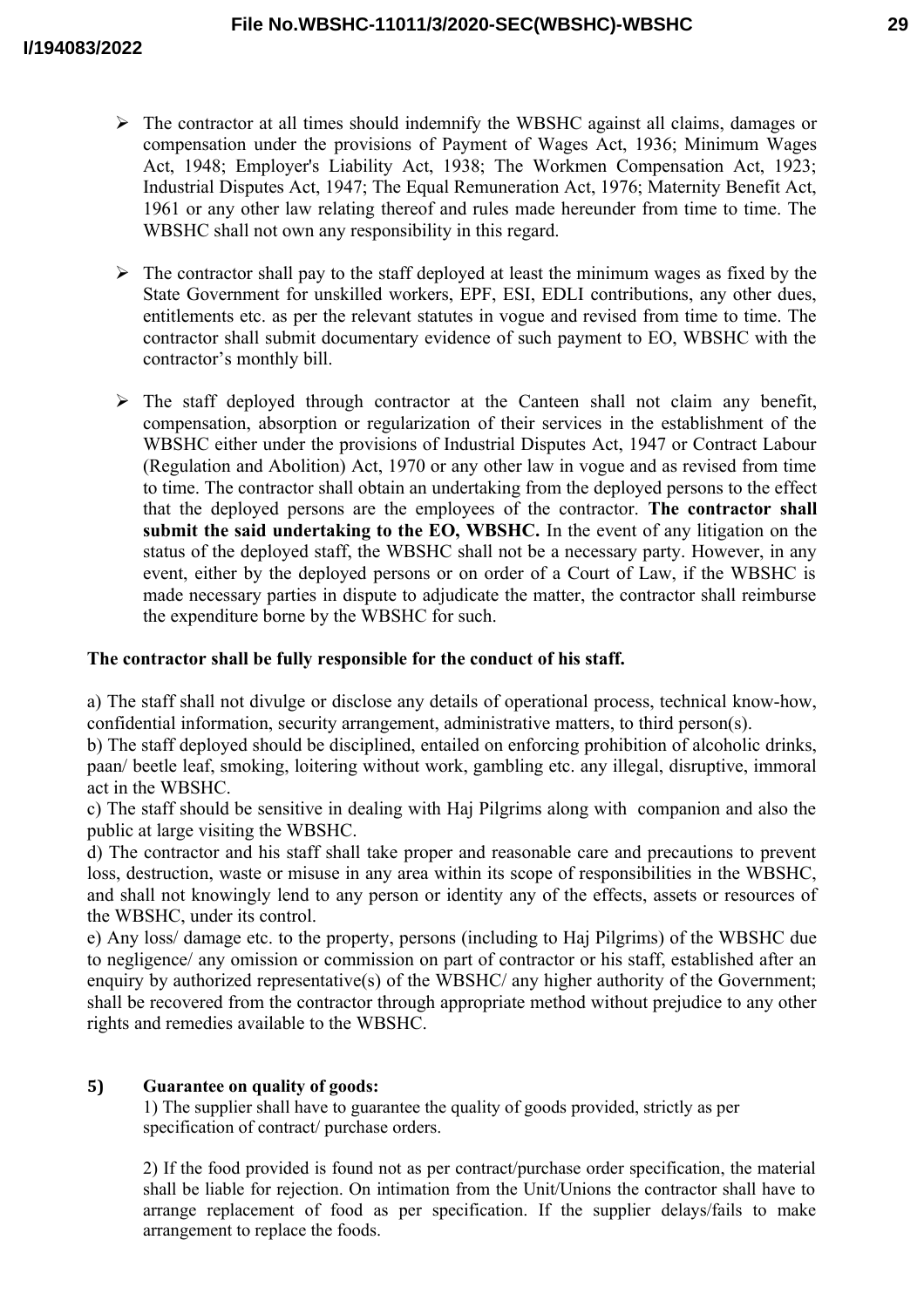3) The Contractor shall not indulge in supplying the rejected/returned foods. If the contractor is found indulging such practice the Contract shall be liable for cancellation, forfeiture of security deposit and black listing of firm.

#### **6) Specification for Menu in Canteen.**

| Veg. Meal                                   |                   |                    | Non Veg. Meal      |                    |  |
|---------------------------------------------|-------------------|--------------------|--------------------|--------------------|--|
| Rice (Minikate                              | Rice (Minikate    | Rice (Minikate     | Rice (Minikate 150 | Rice (Minikate 150 |  |
| 150 gm.), Bhaji,                            | 150 gm.), Dal,    | 150 gm.), Dal,     | gm.), Dal, Sabji,  | gm.), Dal, Sabji,  |  |
| Dal, Sabji, Chatni                          | Sabji, Fish Curry | Sabji, Egg Curry 1 | Chicken Curry (100 | Mutton Curry (100  |  |
|                                             | (75 gm.), Chatni  | Pc., Chatni        | gm.), Chatni       | gm.), Chatni       |  |
| Tea 75 ml., Tea 100 ml. and Omlet (One Egg) |                   |                    |                    |                    |  |

### **8) INSTRUCTIONS FOR BIDDERS:**

a. Quotation must be electronically submitted in two parts, i.e., (i) Part-A, Technical Bid and (ii) Part- B, Price Bid.

b. Technical bid should contain all the documents like, Quotation documents, Instructions for bidder, Pre-qualifying requirements, General terms & conditions duly filled in& signed by the bidder.

c. Only one set of tender document duly signed & stamped on each page by authorized representative of bidder shall be electronically submitted. Bidder should note specifically that all pages of tender document are to be electronically submitted by them as a part of their offer. Price should not be mentioned by them anywhere in the technical bid portion of offer.

d. Price should be mentioned only in the "Part-B, Price Bid Format" after quoting the rates online as specified in the price bid format. Rate per Item should be quoted for supply of Canteen for Haj Pilgrims - 2019 both in figures as well as in words including taxes in the price bid.

e. Prior to quoting of rates, the intending agencies are requested to inspect **the godown/storing place at Madinat-ul-Hujjaj, Action Area – II, New Town, Kadampur, Kolkata – 700160**

f.On the date of opening of Quotation, Technical Bid shall be opened first to select the eligible Bidder. Price Bid will be opened on the scheduled date only in respect of those Bidder, whose bids are found technically acceptable.

g. The Executive Officer, West Bengal State Haj Committee reserves the right to accept or reject any or all offer without assigning any reason thereof. In addition, the Executive Officer, West Bengal State Haj Committee shall not entertain any correspondence from bidders in this matter.

h. The Executive Officer, West Bengal State Haj Committee reserves the right to relax the pre-requisites and/or negotiate the rates, terms and conditions with the lowest tenderer or any of the other bidder to ascertain the suitability of the acceptable offer.

i. The contract shall be for Haj Operation - 2019. The authority holds the right to terminate the contract for violation of terms and conditions by the qualified bidder at any time without any notice or assigning any reason.

j. The Bidder or their representative may attend the opening of both the Bids (Part A & B).

k. **Registration of Contractor:** Any service providers and or their authorized representatives willing to take part in the process of E-Tendering will have to be enrolled  $\&$ registered with the Government e-procurement system, through logging on to  **[https://wbtenders.gov.in.](https://wbtenders.gov.in/)**

l. **Digital Signature Certificated (DSC):** Each service providers and or their authorized representatives is required to obtain a Class-II or Class-III Digital Signature Certificate (DSC) for submission of tenders for the approval service of the National Informatics Centre (NIC) on payment of requisite amount. Details are available at the web site https://wbtenders.gov.in. DSC is given as a USB e-Token.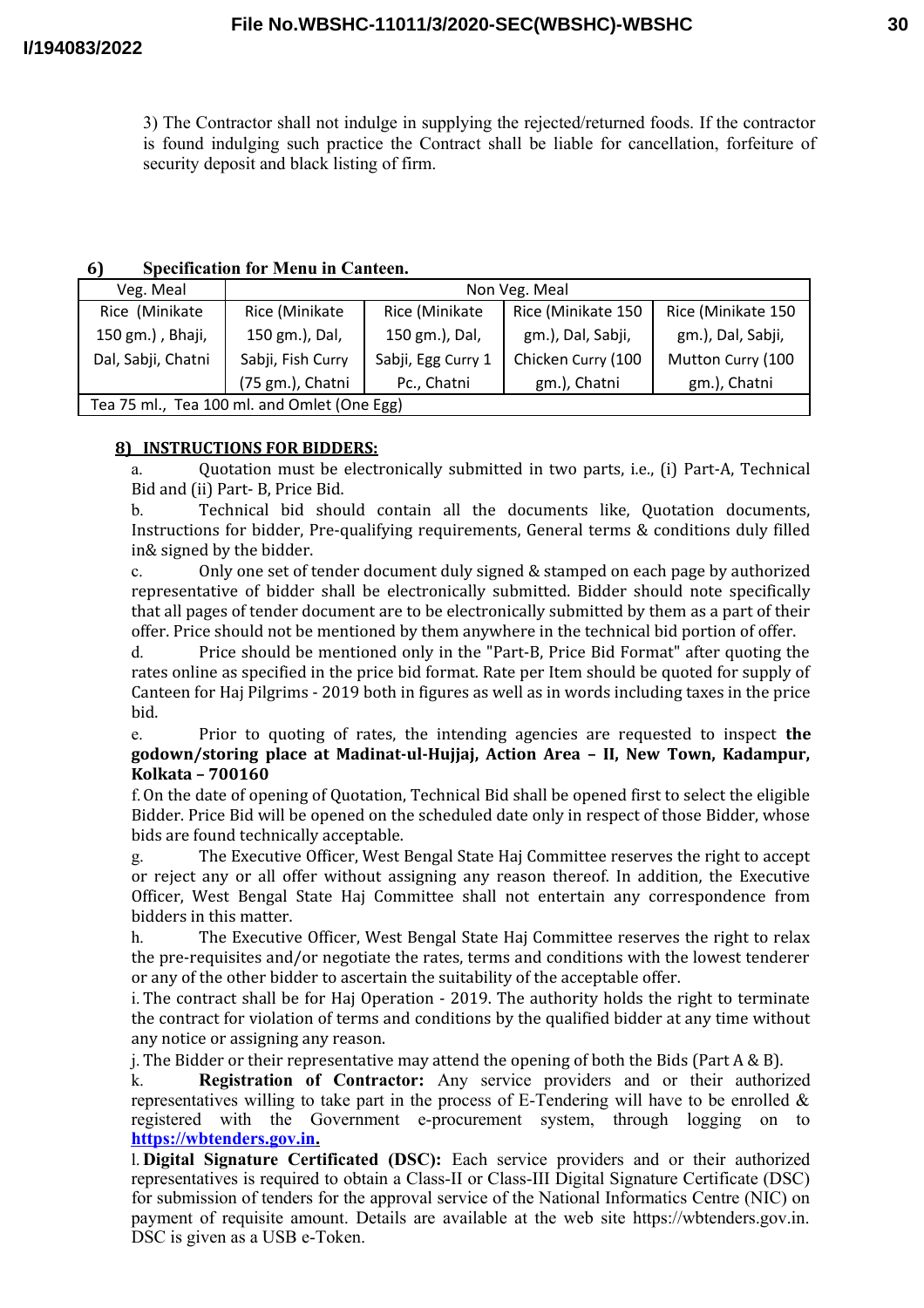m. The service providers and or their authorized representatives can search and download the NIT and Tender Document(s) electronically from computer once he logs on to the website https://wbtenders.gov.in. using the Digital Signature Certificate. This is the only mode of collection of Tender Documents.

n. **Submission of Tenders:** Tenders are to be submitted through online to the web site https://wbtenders.gov.in. in two folders at a time for each work, one in Technical Proposal & the other is Financial Proposal before the prescribed date  $\&$  time using the Digital Signature Certificate (DSC). Virus scanned and digitally signed copies of the documents are to be uploaded. The documents will get encrypted (transformed into non readable formats).

o. **Payment:**The Tenderer shall be required to deposit Earnest Money of **Rs. 100,000.00 ( Rupees One Lac) only** in Online Mode only (as per Finance Memo No: 3975 F dated 28<sup>th</sup> July 2016). By selecting ICICI Bank Mode bidder have to pay the EMD amount through net banking and in case of ICICI NEFT/RTGS a challan will generate online in that case bidder have to pay the EMD at their concerned bank branch through NEFT or RTGS mode.

- p. **Technical Proposal:** The Technical Proposal should contain scanned copies of the following two covers (folders)
	- a) **Statutory Cover** Containing the following documents –

i. NIT

b) **Non-Statutory Cover** Containing the following documents –

| SI.<br>No.       | Category<br><b>Name</b> | <b>Sub-Category</b><br><b>Description</b> | Detail(s)                                                                                                                                                                                                                                                                             |
|------------------|-------------------------|-------------------------------------------|---------------------------------------------------------------------------------------------------------------------------------------------------------------------------------------------------------------------------------------------------------------------------------------|
| A.               | Certificate (s)         | Certificate(s)                            | GST Registration certificate<br>PAN<br>Valid Trade License<br><b>FSSAI</b> Certificate<br>Licence under Contract Labour (Regulation and Abolition)<br>Act.<br>IT return for last three Years                                                                                          |
| $\mathbf{B}$ .   | Company<br>Details(s)   | Company Detail                            | PARTNERSHIP DEED, CO-OPERATIVE SOCIETY BYLAW,<br>MOA, TRADE LICENCE, COMPANY REGISTRATION<br><b>CERTIFICATE</b>                                                                                                                                                                       |
| $\overline{C}$ . | <b>Balance Sheet</b>    | Last Three Years                          | P/L AND BALANCE SHEET Last Three Years                                                                                                                                                                                                                                                |
| D.               | Credential              | $Credential - 1$                          | Minimum two years experience of rendering similar supply in a single<br>order to offices under the establishment of this Government or<br>Government of India/ Undertaking of this Government or Government of<br>India or any Private Organization of repute for at least two years. |